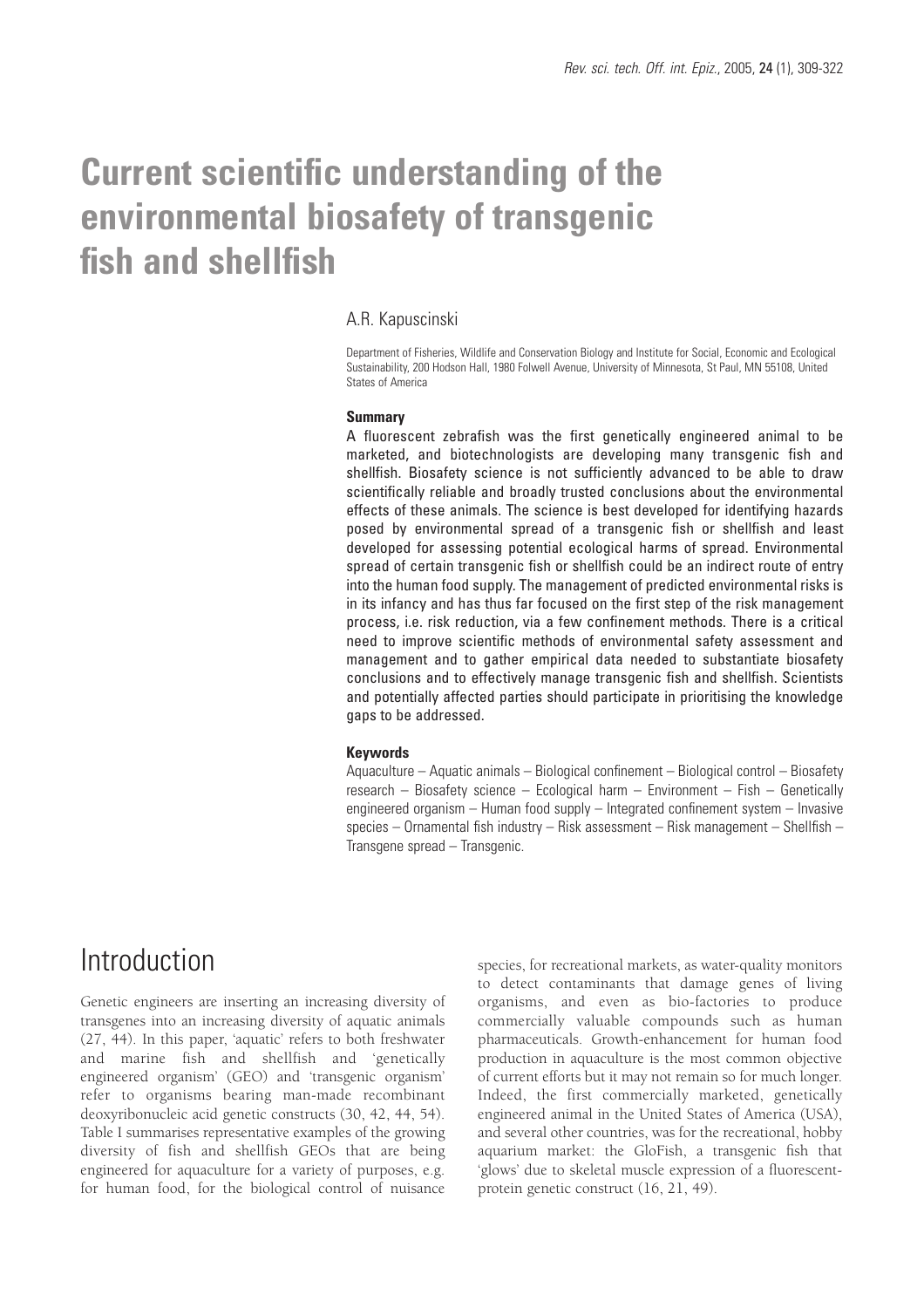#### **Table I**

#### **Examples of genetically engineered fish and shellfish under development (27, 45)**

| <b>Species</b>                                       | <b>Target engineered traits</b>                                                                                                                                                                                                                                                                                                 | <b>Proposed application</b>                                               | <b>Status of development</b>                                                                 |
|------------------------------------------------------|---------------------------------------------------------------------------------------------------------------------------------------------------------------------------------------------------------------------------------------------------------------------------------------------------------------------------------|---------------------------------------------------------------------------|----------------------------------------------------------------------------------------------|
| <b>Finfish</b><br>Mud loach                          | Increased growth rates, improved feed conversion after insertion of<br>construct containing growth hormone gene driven by a strong promoter;<br>construct is a novel recombination of mud-loach genes (39, 40)                                                                                                                  | Aquaculture (human food)                                                  | Research is ongoing                                                                          |
| Channel<br>catfish                                   | Enhanced bacterial resistance after insertion of moth peptide antibiotic,<br>cecropin B gene (14)                                                                                                                                                                                                                               | Aquaculture (human food)                                                  | Research is ongoing                                                                          |
| Grass carp                                           | Increased resistance to grass carp haemorrhage virus after insertion<br>Aquaculture (human food)<br>of human lactoferrin gene (63)                                                                                                                                                                                              |                                                                           | Research is ongoing                                                                          |
| Medaka                                               | Transgenic fish serve as a detector of mutations (presumably caused<br>by pollutants) that could affect aquatic animal or human health.<br>After insertion of mutagenic bacteriophage vector, vector deoxyribonucleic<br>acid (DNA) is removed and inserted into indicator bacteria to measure<br>mutant genes (58, 59, 60, 61) | Industrial and<br>environmental uses                                      | Research is ongoing;<br>a method has been patented                                           |
| Atlantic<br>salmon                                   | Increased growth rate and food conversion efficiency by inserting<br>Chinook salmon growth hormone gene and antifreeze gene<br>promoter (9, 24)                                                                                                                                                                                 | Aquaculture (human food)                                                  | Seeking United States<br>Federal Department of<br>Agriculture approval for<br>commercial use |
| Zebrafish                                            | Fluorescent red or green body colour (21)                                                                                                                                                                                                                                                                                       | Hobby aquarium market                                                     |                                                                                              |
| Red sea<br>bream                                     | Increased growth rates after insertion of ocean pout antifreeze protein<br>gene promoter and Chinook salmon growth hormone (62)                                                                                                                                                                                                 | Aquaculture (human food)                                                  | Research is ongoing                                                                          |
| Rainbow trout                                        | Improved carbohydrate metabolism after insertion of human glucose<br>transporter type I or rat hexokinase type II genes driven by viral or piscine<br>promoters. Potentially allows higher plant-material content in fish feeds (48)                                                                                            | Aquaculture (human food);<br>industrial uses                              | Research is ongoing                                                                          |
| Trout                                                | Increased growth rate and food conversion efficiency via insertion of sockeye<br>salmon growth hormone gene (12)                                                                                                                                                                                                                | Model transgenic fish line<br>for public-domain research                  | Research is ongoing                                                                          |
| Carp and<br>medaka                                   | Production of male-only offspring by insertion of gene construct that prevents<br>the fish's aromatase enzyme from transforming reproductive hormone androgen<br>into oestrogen; to prevent development of female fish (56)                                                                                                     | Biological control of aquatic<br>nuisance species, such as<br>common carp | Research is ongoing                                                                          |
| Goldfish                                             | Increased cold tolerance after insertion of ocean pout antifreeze protein<br>gene (57)                                                                                                                                                                                                                                          | Aquaculture (human food)                                                  | Research is ongoing                                                                          |
| Tilapia                                              | Increased growth rate and food conversion efficiency after insertion of tilapia<br>growth hormone gene (34)                                                                                                                                                                                                                     | Aquaculture (human food)                                                  | Preparing to seek regulatory<br>approval                                                     |
| Tilapia                                              | Production of clotting factor after insertion of human gene for clotting<br>factor VII, for medicinal applications (5)                                                                                                                                                                                                          | Pharmaceutical production                                                 | Research is ongoing                                                                          |
| Tilapia                                              | Increased growth rate, food conversion efficiency, and utilisation of protein<br>after insertion of Chinook salmon growth hormone (52)                                                                                                                                                                                          | Aquaculture (human food)                                                  | Research is ongoing                                                                          |
| <b>Molluscs</b><br>Surf clam<br>and other<br>species | Potential improved disease resistance and growth acceleration by harnessing<br>altered genetic material from a virus to introduce foreign DNA (7)                                                                                                                                                                               | Aquaculture (human food)                                                  | Research is ongoing;<br>method patented                                                      |
| Oysters                                              | Improved disease resistance by inserting retroviral vectors with disease<br>resistance genes (31)                                                                                                                                                                                                                               | Aquaculture (human food)                                                  | Research is ongoing                                                                          |
| <b>Crustaceans</b><br>Crayfish                       | Various aquaculture production traits by injection of replication-defective<br>pantropic retroviral vector. Success in producing transgenic individuals<br>shown by expression of marker gene (53)                                                                                                                              | Aquaculture (human food)                                                  | Research is ongoing;<br>model for other research                                             |
| Kuruma<br>prawns                                     | Various aquaculture production traits. Insertion of marker genes to confirm<br>gene transfer method (50)                                                                                                                                                                                                                        | Aquaculture (human food)                                                  | Research is ongoing                                                                          |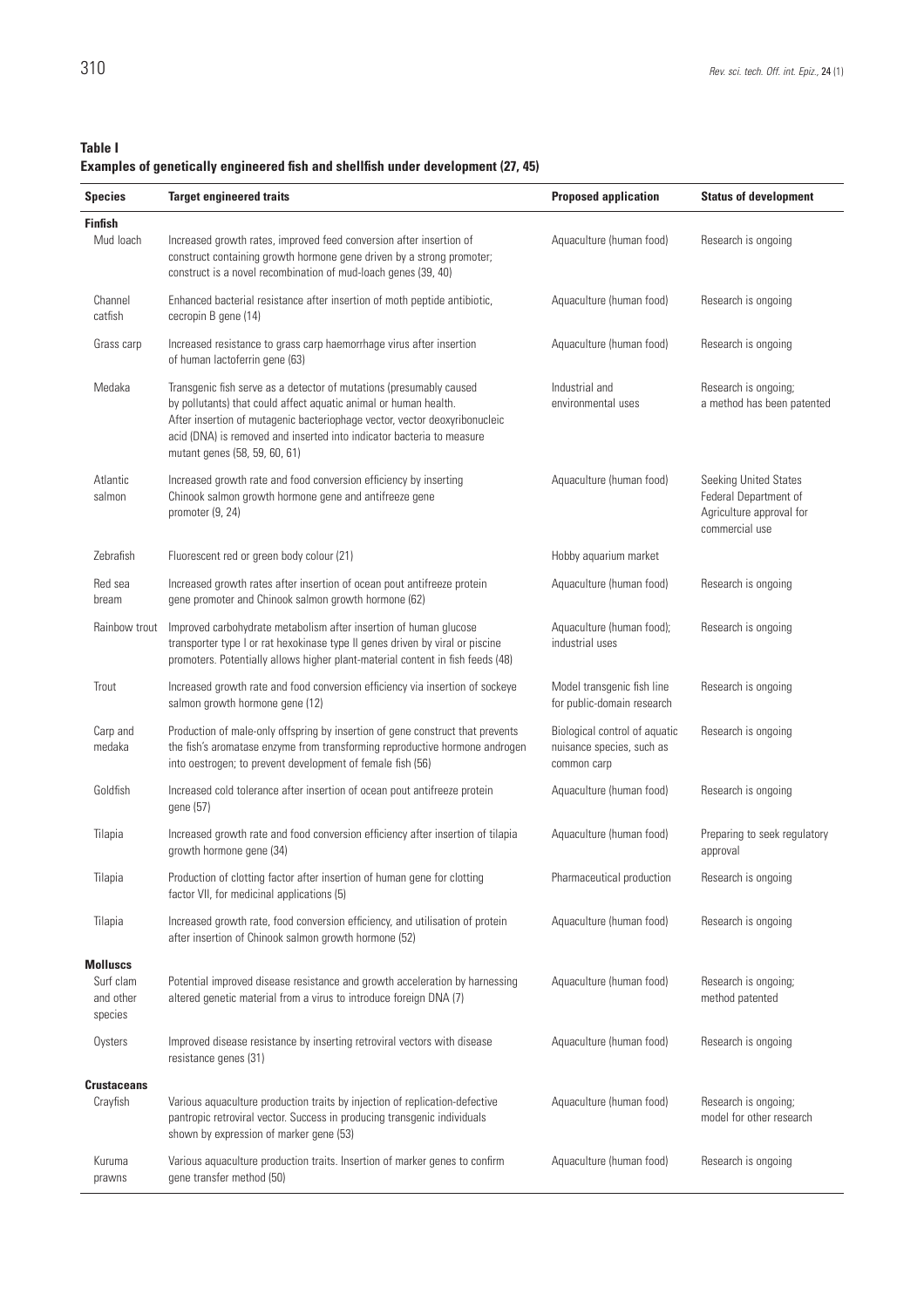This growing diversity of objectives, species, transgenes and target traits suggests that future requests for commercial approval of aquatic GEOs will also involve a growing diversity of species, transgenes and target traits. With this in mind, the author reviews the status of science needed to inform decisions about the environmental biosafety of transgenic fish and shellfish. This review refers primarily to fish because most studies to date involve transgenic finfish. Other publications address the role of biosafety science in informing regulatory policy and multi-stakeholder deliberations for governing transgenic fish and shellfish in a scientifically reliable and publicly trusted manner (26, 28, 42, 44, 47).

Biosafety science, policy and regulation must also address the food safety and human health safety issues of genetically engineered fish that could intentionally or unintentionally be introduced into the food supply. Although beyond the scope of this paper's focus on environmental biosafety, food safety was the focus of a recent expert consultation convened by the United Nations Food and Agriculture Organization and the World Health Organization. The final report of this consultation reviewed the status of the science for assessing the safety of foods derived from genetically engineered animals, including fish, and issued a number of recommendations (15). The report concluded that the spread and persistence of genetically engineered fish and shellfish – or their transgenes – in the environment could become an indirect route of entry of genetically engineered animal products into the human food supply, given that these animals could be caught by fishermen and unknowingly co-mingled with non-engineered fish products. The report thus recommended that risk and benefit assessments consider specific conditions of the local environment, farming system and human food system into which transgenic fish could be intentionally or unintentionally introduced.

## Risk assessment and management

The risk assessment and management of GEOs should follow the kind of systematic processes that many long-existing industries routinely apply to assess and verify the safety of their various technologies (2, 3, 28, 33, 41). In the airplane construction industry, for example, system safety engineers have to predict the level of safety (or risk) resulting from complex interactions among numerous systems, such as electronic and mechanical parts of the airplane, weather in an airplane's flight paths and behaviour of pilots operating the plane. These system safety engineers apply a process of safety design and testing from the earliest stage of designing the airplane through rigorous pre-commercialization testing of fully assembled planes and follow-up testing after the plane is in commercial use. Practitioners in the animal health field have also recently adopted risk analysis processes (32). Risk assessment of complex technologies typically involves applying a mix of qualitative and quantitative methodologies (4, 6), as is needed to assess the environmental effects of GEOs (44). Assessing the environmental biosafety of an aquatic GEO requires integrating methods and knowledge from multiple fields, such as genetics, physiology, evolutionary biology, population biology and ecology, community ecology, ecosystem ecology, and system safety science (26).

#### **Case-by-case approach**

There is broad scientific agreement that risk assessment and management of GEOs should be case-specific. This idea is enshrined in the Cartagena Protocol on Biosafety (Annex III: Risk Assessment) (55). A case-by-case approach should consider the following:

– the characteristics of the non-engineered parental organism

– the inserted transgenes

– the altered traits of the GEO (including target and non-target traits)

– the intended uses of the GEO

– the accessible environments, i.e. environments that the GEO may enter accidentally or into which they may be deliberately introduced (1, 42, 44, 54).

#### **Systematic steps of risk assessment and management**

Table II summarises the systematic steps in risk assessment and management. Risk assessment involves hazard identification and risk analysis; risk analysis includes estimating exposure to the hazard, risk of harm given exposure to the hazard, and severity of harm. Risk assessment should also involve evaluating the extent to which the knowledge used for each of these steps is well established (44). This makes it possible to identify specific limits to quantifying risk, particularly those limits due to various types of uncertainty (6). The steps in risk management include risk reduction, risk monitoring and remedial action. Finally, risk communication should consider transparency, and participation by potentially affected and interested parties in all steps of risk assessment and management (41, 44).

Risk communication can be facilitated by presenting conclusions from quantitative risk assessment as a matrix of risk (likelihood of harm) plotted against severity of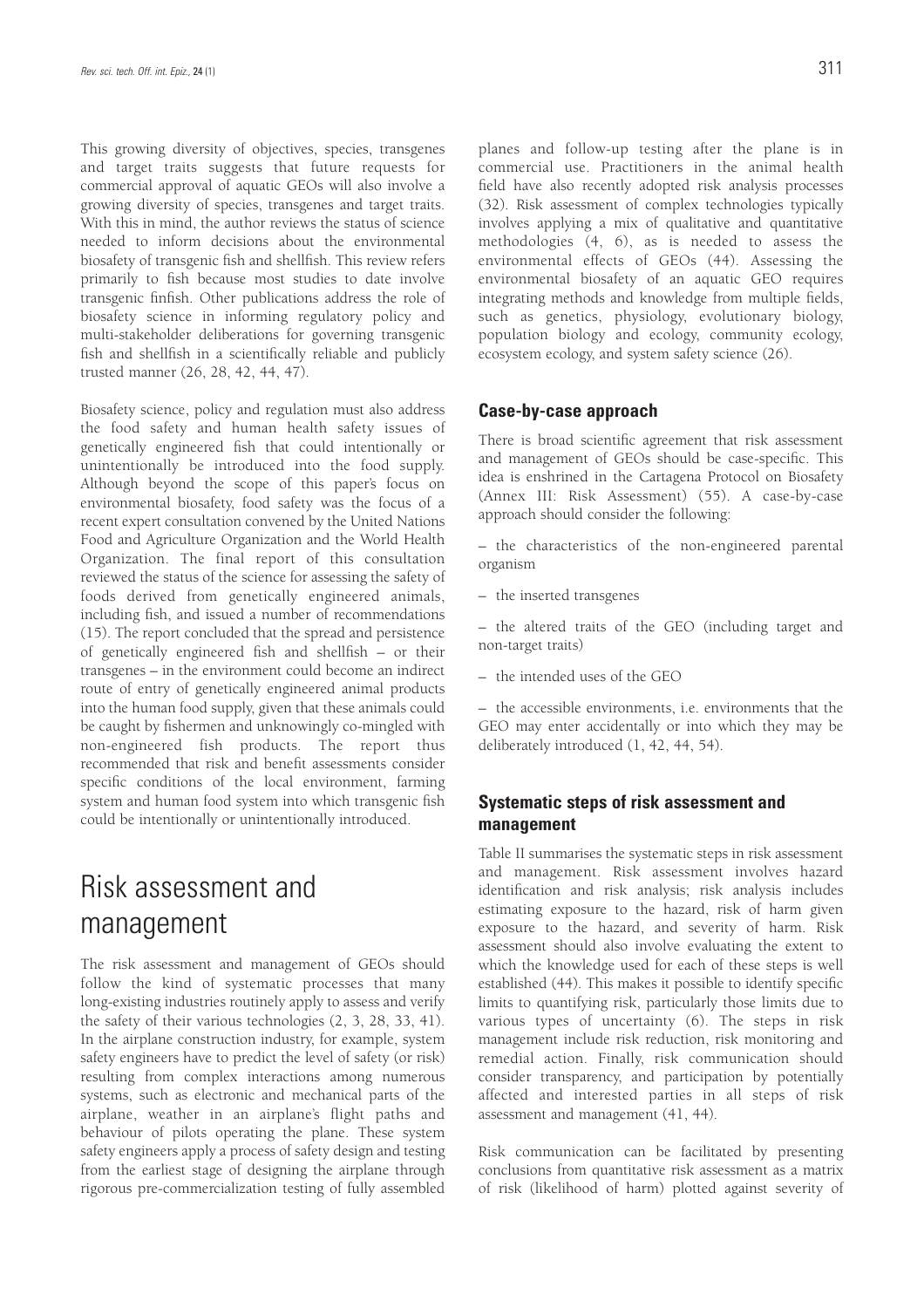**Table II**

#### **Systematic steps in risk assessment and management** (based on 26, 44)

| <b>Step</b>                           | <b>Key questions</b>                                                                                                                                                                                                                                                                                                                                                                                                                                                             |  |  |  |  |
|---------------------------------------|----------------------------------------------------------------------------------------------------------------------------------------------------------------------------------------------------------------------------------------------------------------------------------------------------------------------------------------------------------------------------------------------------------------------------------------------------------------------------------|--|--|--|--|
| <b>Risk assessment</b>                |                                                                                                                                                                                                                                                                                                                                                                                                                                                                                  |  |  |  |  |
| Hazard identification                 | What event posing harmful consequences could occur?                                                                                                                                                                                                                                                                                                                                                                                                                              |  |  |  |  |
| Risk analysis                         | Estimate hazard exposure: how likely is the hazard?                                                                                                                                                                                                                                                                                                                                                                                                                              |  |  |  |  |
|                                       | What harms could result from hazard exposure, and how severe would they be, taking into account social values?<br>How likely is the harm, given hazard exposure?                                                                                                                                                                                                                                                                                                                 |  |  |  |  |
|                                       | What are the conclusions of the quantitative risk assessment conclusions, presented as a matrix of risk (likelihood of<br>harm) plotted against severity of harm? (Each cell of the matrix should be accompanied by a qualitative assessment of the<br>response and a quantification of the assurance needed to reduce harm if the cell's conditions were to occur.)<br>How well established is the knowledge used to identify the hazard, estimate its risk, and predict harms? |  |  |  |  |
| <b>Risk management</b>                |                                                                                                                                                                                                                                                                                                                                                                                                                                                                                  |  |  |  |  |
| Risk reduction planning               | What can be done (including bioconfinement and other confinement) to reduce risk, either by reducing the likelihood of                                                                                                                                                                                                                                                                                                                                                           |  |  |  |  |
| and implementation                    | the harm occurring or mitigating the potential effects in the event that it does occur? Are there steps that can be taken<br>to prepare for remediation?                                                                                                                                                                                                                                                                                                                         |  |  |  |  |
| Risk tracking (monitoring)            | How effective are the implemented measures for risk reduction?                                                                                                                                                                                                                                                                                                                                                                                                                   |  |  |  |  |
|                                       | Are they as good as, better than, or worse than planned?<br>What follow-up, corrective action or intervention will be pursued if findings are unacceptable?<br>Did the intervention adequately resolve the concern?                                                                                                                                                                                                                                                              |  |  |  |  |
| Remedial action                       | What remedial action should be taken? What assurance is there that the action itself will not cause another<br>environmental problem?                                                                                                                                                                                                                                                                                                                                            |  |  |  |  |
| <b>Risk communication</b>             |                                                                                                                                                                                                                                                                                                                                                                                                                                                                                  |  |  |  |  |
| Transparency and public participation | How transparent should the entire process be? How much and what type of participation should there be in all steps<br>above by the public at large, by experts, and by interested and affected parties?                                                                                                                                                                                                                                                                          |  |  |  |  |

harm. Figure 1 depicts a simplified risk assessment matrix (35, 44). Depending on the quality of available information, the axes of a real risk matrix could consist of continuous values or more discrete categories. Social, economic and ecological considerations influence decision-making about acceptable levels of risk and severity of environmental harm. Great effort should be made to avoid approving cases with the highest risk and the most severe consequences (black area of Figure 1). Whether to make the next priority avoiding low risk of highly severe harm or avoiding high risk of less severe harm (grey areas in Figure 1) is a question that should be carefully considered by legitimate representatives of potentially affected and interested parties (28, 44). Multi-party deliberations should weigh both potential benefits and risks, as well as the credibility of such information, in order to decide whether to accept a proposed use of a GEO. The field of environmental conflict management offers various methodologies to guide such multi-party deliberations, such as a 'problem formulation options assessment' approach recently explored for genetically engineered crops in Kenya and Brazil (8, 45).



#### **Fig. 1 A simplified risk assessment matrix** (based on 35, 44)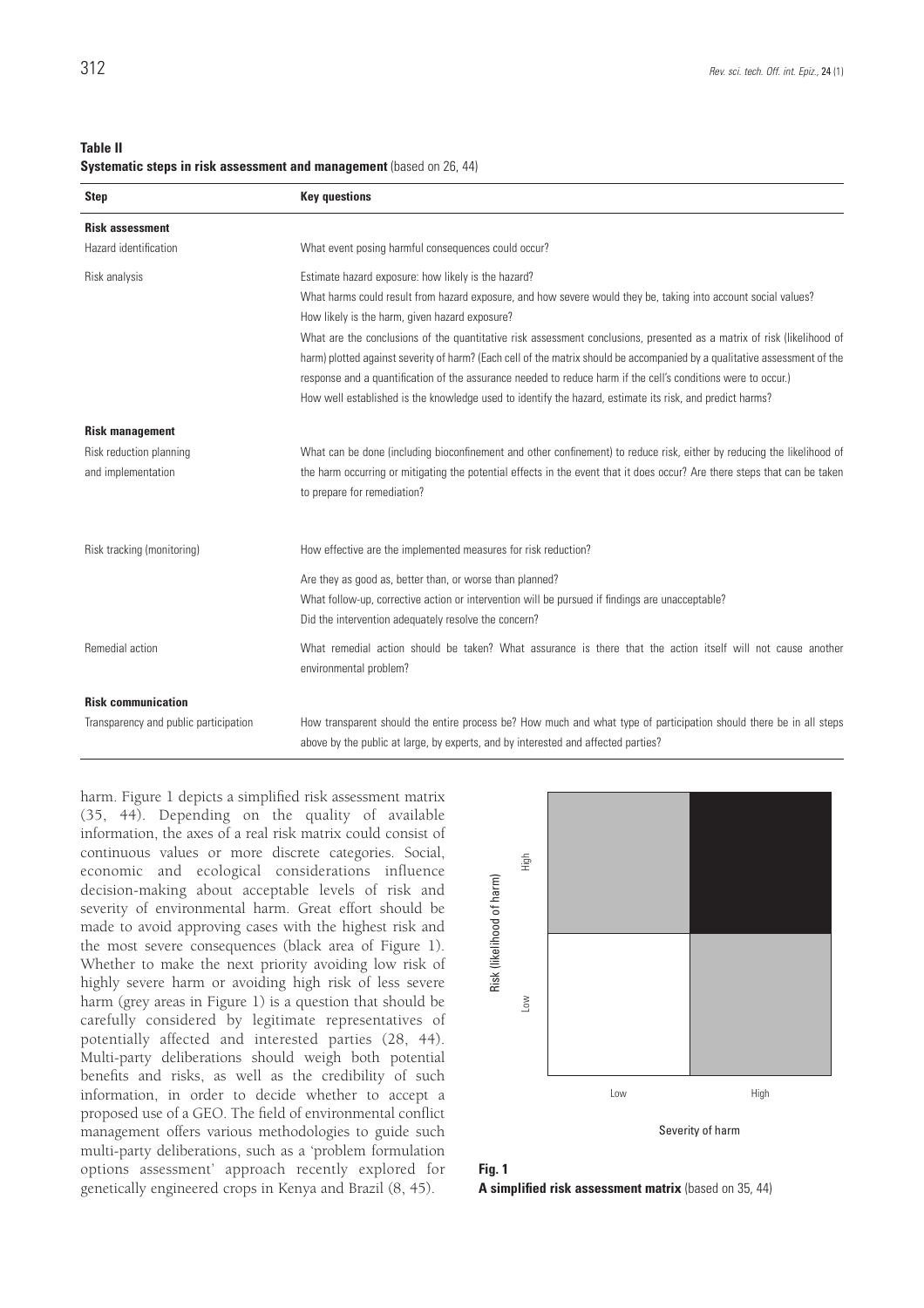## Risk assessment of genetically engineered fish: current scientific knowledge

The scientific and regulatory communities are currently well equipped to identify hazards posed by escapes of aquatic GEOs, but lack the methods and empirical data required to reach reliable conclusions in all other stages of the risk assessment process.

#### **Hazard identification**

Detailed scenario trees have been developed through an interdisciplinary inductive process to identify hazards posed by escapes of aquatic GEOs into accessible ecosystems (1, 54). Some analysts consider escaping fish to be the hazard (42); but in these scenario trees a hazard consists of a problem that escaping fish can subsequently pose, including:

1) spread of transgenes to wild relatives of a native species

2) spread of transgenes to feral relatives of an alien species already established in the ecosystem

3) heightened invasiveness by an alien species due to one or more traits altered by transgenesis.

For aquaculture applications, assessors can predict unintended movements of transgenic fish into water bodies from empirical data sets on rates of escape of fish from different kinds of aquaculture operations, as well as practitioner knowledge (42, 43, 47). The first and third hazards listed above would be the main concerns in the case of the intentional environmental introduction of transgenic fish, such as for biological control of invasive species. In such cases, assessors should consider the spread of the transgenic fish beyond the targeted water body and to unintended water bodies, including all possible natural and human-mediated means of spread (54).

#### **Estimating exposure to the hazard with the net fitness methodology**

To quantify hazard exposure, risk-decision makers need a reliable, standardised and sufficiently confirmed methodology consisting of tractable and repeatable tests that can be conducted in confined settings and yield robust predictions. A methodology that meets all these criteria does not yet exist, but the net fitness methodology (37, 38) is a promising candidate for getting to this point (15, 23, 42, 44, 47).

The net fitness methodology involves the collection of fitness trait data on real transgenic individuals and their non-engineered counterparts, followed by input of these data into a mathematical model that predicts the fate of the transgene over multiple generations. Ideally the non-engineered counterparts should be from a truly wild population. The first step measures six fitness components (fecundity, fertility, juvenile viability, age at sexual maturity, mating success, and longevity) in order to cover critical points in the entire life-cycle of the organism and the second step quantifies the joint effect of all six fitness traits to predict transgene fate. To date, the methodology has been researched primarily for potential spread of transgenes to wild relatives or feral relatives (hazards 1 and 2, above) but it could also be used to estimate exposure to heightened invasiveness (hazard 3, above).

Studies with a growth-enhanced transgenic line of a model fish species, the Japanese medaka (*Oryzias latipes*) and model simulations in which transgenic fish escape into a population of wild relatives have shown that different combinations of values for six fitness traits could lead to three different predictions of transgene fate (25, 36, 38):

– purge scenario: purging of the transgene at some time after the initial escape of transgenic fish

– spread scenario: spread of the transgene through a wild population of relatives with no impact on the size of the introgressed population

– Trojan gene scenario: initial transgene spread that then triggers a decline in the size of the introgressed population; such a scenario occurs when the transgene has an antagonistic effect on different fitness traits.

Comparable scenarios for transgenic alien species would be (47):

– disappearance scenario: transgenic fish disappear from the environment when their net fitness is much lower than that of the parental species

– establishment scenario: transgenic fish establish a self-regenerating population when their net fitness is greater than or equal to that of the parental species.

#### Purging/disappearance

Gong *et al.* (21) modified the methodology for fitness trait measurements to generate data that suggested that transgenic zebra fish (*Danio rerio*) with strong expression of a fluorescent protein gene in their skeletal muscle would be no more invasive if they escaped into non-native habitats than conventional zebra fish. These findings were invoked in the recent commercial release of these transgenic zebra fish into the hobby aquarium market in the USA (20).

#### Transgene spread

Muir and Howard (37) suggested that age at sexual maturity has the greatest influence on the likelihood of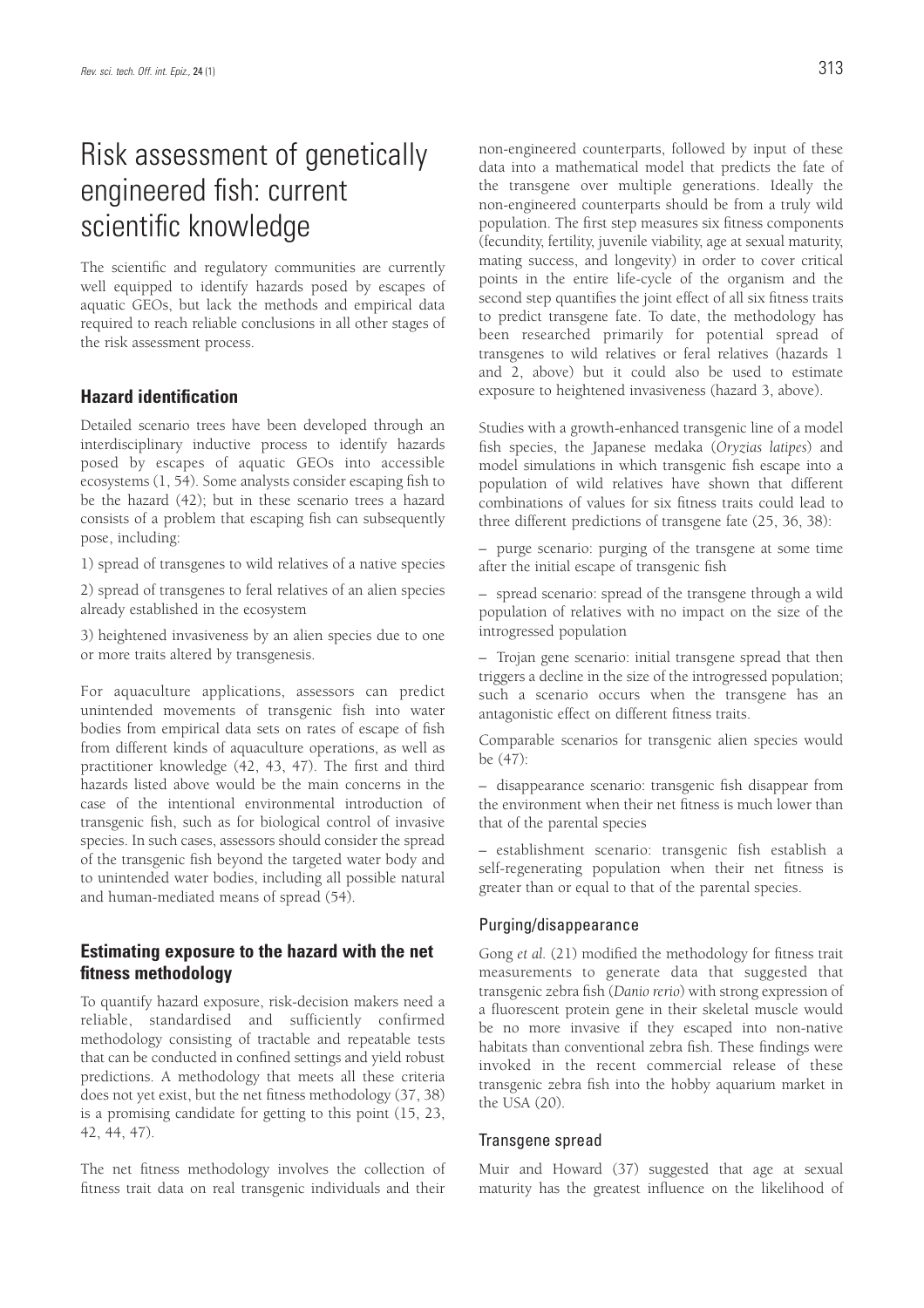transgene spread through a population of wild relatives, followed by juvenile viability, mating advantage, female fecundity and male fertility. Some data consistent with predicted transgene spread were collected from studies of fast-growing transgenic lines of species relevant for foodproduction aquaculture. Coho salmon bearing a type-1 sockeye salmon growth-hormone gene driven by the sockeye salmon metallothionein promoter (pOnMTGH1) were, on average, eleven times heavier than conventional controls and had an earlier age at sexual maturity (11) (the most important fitness trait influencing transgene spread [37]). Larger size and younger sexual maturity were also found in one line of transgenic medaka bearing the psGH-hGH construct, consisting of a salmon growth hormone promoter linked to a human growth hormone gene (37). Devlin *et al.* (12) found that transgenic rainbow trout (construct pONMTGH1) started from a wild population had lower viability and were 37 to 83 times larger at sexual maturity than wild fish. Larger size at sexual maturity (the third most important fitness trait affecting transgene spread) could give these trout a large mating advantage (10, 17, 18). Transgenic tilapia bearing a Chinook salmon growth hormone gene driven by ocean pout antifreeze protein gene promoter (OPAFPcsGH) were three times larger than controls, both as juveniles and at sexual maturity (51). Predicting whether or not these transgenic fish lines fit the spread scenario requires obtaining complete net fitness measurements. So long as they exhibit earlier age at sexual maturity or larger size at maturity, these lines would have to exhibit severe reductions in viability to fit the safer, purging scenario.

#### Trojan gene effect

The growth-enhanced lines of transgenic salmon, trout and tilapia discussed in the above paragraph could perhaps fit the Trojan gene scenario if their viability is moderately reduced (36, 38). Howard *et al.* (25) documented that one of their growth-enhanced transgenic medaka lines exhibits reduced juvenile viability and a male mating advantage, with a mathematical prediction of the Trojan gene scenario.

Risk assessors will be reluctant to apply the net fitness methodology until it is confirmed by evidence that its predictions agree with relevant empirical data (29). The research laboratory of the author is addressing this problem by comparing model predictions to the observed fate of transgenes after releasing growth-enhanced transgenic medaka into contained mesocosms where they can interbreed with a naturally reproducing population of non-transgenic medaka. Substantial variation in transgene fate several generations post-release have been observed, both within and between two transgenic lines (data unpublished).

Several weaknesses of the net fitness methodology have been identified (23), all of which could be addressed by appropriate modifications. The present approach to measuring the six fitness traits ignores ecological, evolutionary and stochastic factors that could affect the fate of the transgene. It is not feasible to make the net fitness methodology perfectly mimic all ecological factors in nature, nor is this necessary to make it a powerful tool for risk assessment. It is important, however, to strategically identify those factors which, if included in the methodology, would have the greatest impact on improving the reliability of its predictions. A number of research teams are addressing these issues.

#### **Assessing environmental harm and its severity**

The scientific basis for assessing consequences of ecological spread of aquatic GEOs is the weakest of all steps in risk assessment. This step includes identifying possible environmental harm, estimating the risk (likelihood of harm given occurrence of a specific hazard), and assessing the severity of the harm, taking into account the social values for the affected part of the environment. Prior studies have identified numerous possible environmental harms (1, 42, 44, 54), but these can be grouped into three broad categories. They include possible harm to:

– gene pools in the affected species' centre of origin

– species of special concern, such as endangered species or economically or culturally important species

– ecological resilience of aquatic biological communities – their ability to recover from external disturbances such as floods, contaminants or climate change.

It is difficult to make reliable scientific assessments of these possible ecological harms; they are listed above in increasing order of difficulty, with harm to ecological resilience being the most difficult to assess.

Some decision-support tools can help identify case-specific issues to consider in assessing environmental harms, for example, the 'Manual for assessing ecological and human health effects of genetically engineered organisms' (54). There is a desperate need, however, to establish standardised, scientifically vetted methodologies for assessing different kinds of environmental harms. The assessment of environmental harm requires the combined expertise of professionals working together across numerous scientific fields, such as the following:

- population and conservation genetics
- evolutionary biology
- population biology
- ecology of populations, communities and ecosystems.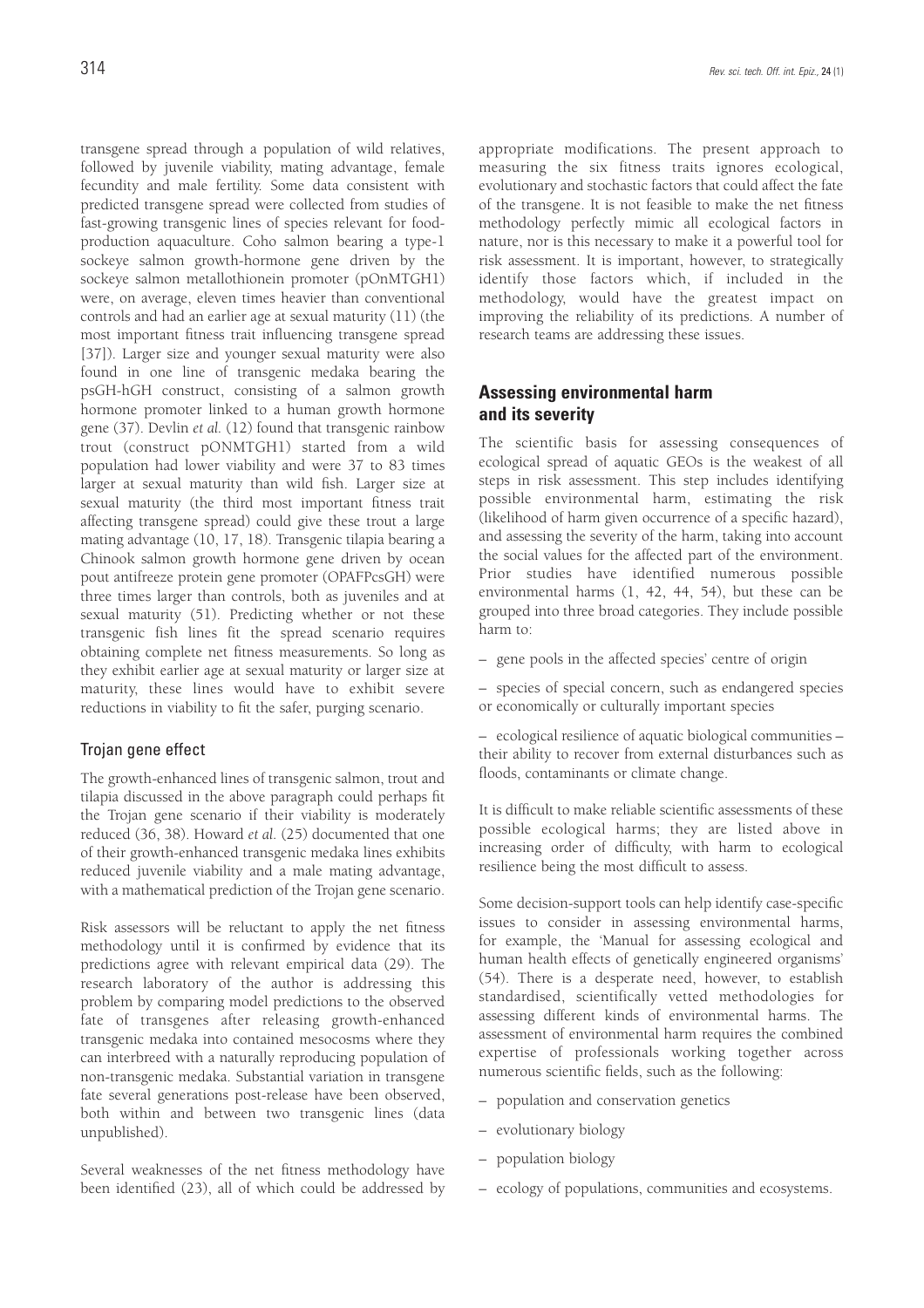Environmental harm assessments should consider potential genotype-environment interactions, such as those that have been demonstrated in laboratory research on food competition between growth-hormone transgenic and unmodified coho salmon (13). For example, mixed populations of transgenic and non-transgenic salmon experienced population crashes or complete extinction under environmental conditions of low food-availability, but maintained a stable population size under conditions of high food-availability.

The hazard scenario, defined by the identified hazard and predicted transgene fate, determines the categories of ecological harm that should be assessed (Table III). The purging and disappearance scenarios are the environmentally safest options but they may not always be impact free. Purging of maladaptive transgenic fish by natural selection is not instantaneous but would occur over a number of generations depending on the degree of natural selection against the transgenic phenotypes. When potentially affected wild populations are already in decline, the potential for harm to these species of special concern should be assessed. It is relatively easy to predict effects of transgene spread on gene pools in centres of origin, somewhat harder to predict effects on species of special concern and extremely difficult to predict effects on resilience of fish communities. Assessing potential harm from the Trojan gene effect is more straightforward because its predicted population decline constitutes an environmental harm. Loss of a wild fish population would clearly lead to loss of unique genes. If transgenes conferring the Trojan gene effect spread through a threatened or endangered population, this would increase the chance of extinction. The loss of an entire population, in turn, might reduce the resilience of the aquatic biological community, for instance through simplification of the food web, unless the community contains other species that serve the same ecological function (46).

The potential effect of GEOs on ecological resilience has received little attention, but it could become a critical issue if GEOs come into widespread use. Other human causes of decline in ecological resilience have been characterised by long lag times before the harm was documented (19). For instance, loss of productivity and ecological resilience has occurred after long-term enhancement of the abundance of a single species in fisheries, for instance, by stocking large numbers of hatchery fish into natural waterbodies (22).

## Risk management of genetically engineered fish: current scientific knowledge

Risk management in many technology industries entails risk reduction planning and implementation, post-release monitoring, and remedial action as outlined in Table II (27). To date, discussions about risk management of transgenic fish have focused on risk reduction and have largely ignored risk monitoring and remedial action. It is also unclear if regulatory agencies in different countries intend to require risk monitoring and remedial action plans as a condition of any approval they might give for the large-scale production of transgenic fish.

Discussions and proposals for risk reduction have focused on confinement methods that would reduce the environmental entry of transgenic fish and spread of their transgenes. A recent National Research Council (NRC) report on biological confinement of GEOs, commissioned by the Department of Agriculture in the United States of America (USDA), had a number of conclusions applicable to risk management of transgenic fish (44). Confinement of genetically engineered fish and shellfish can be

**Table III**

**Environmental hazard scenarios for intentional and unintentional introductions of aquatic genetically engineered organisms (GEOs) and the categories of ecological harms that should be assessed for each scenario** Scientific difficulty of assessing harms increases going from the left to right columns

|                             | <b>Predicted fate of transgene</b><br>or transgenic individuals | <b>Assess ecological harms</b> |                             |                                     |                                                       |
|-----------------------------|-----------------------------------------------------------------|--------------------------------|-----------------------------|-------------------------------------|-------------------------------------------------------|
| <b>Hazard scenario</b>      |                                                                 | <b>Ecologically</b><br>safe?   | Alter genetic<br>diversity? | Harm species of<br>special concern? | <b>Reduce aquatic biotic</b><br>community resilience? |
| Gene flow to wild relatives | Purging                                                         | Assess                         |                             | Assess                              |                                                       |
|                             | Spread                                                          |                                | Assess                      | Assess                              | Assess                                                |
|                             | Trojan gene                                                     |                                | Assess                      | Assess                              | Assess                                                |
| Alien species invasion      | Disappearance                                                   | Assess                         |                             | Assess                              |                                                       |
|                             | Establishment                                                   |                                |                             | Assess                              | Assess                                                |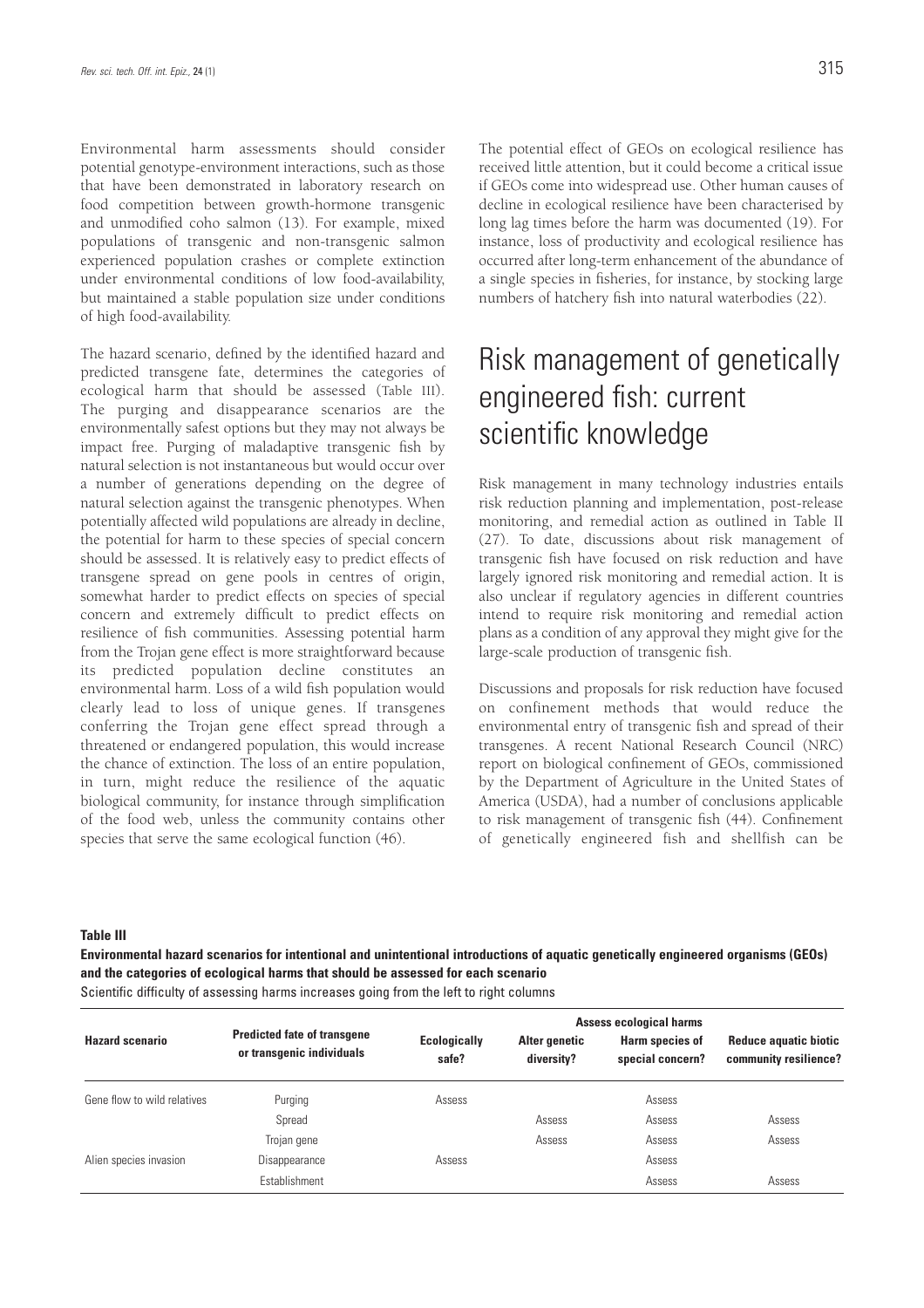accomplished physically (e.g. by screens and other mechanical barriers to prevent escape from rearing tanks and ponds), physico-chemically (e.g. by lethal water temperatures or chemicals applied to water in existing fish tanks), or biologically (e.g. by rendering the organism incapable of reproducing or of surviving outside of the aquaculture system). It is unlikely that 100% confinement would be achieved by a single method.

The best developed and scientifically documented method for biological confinement of transgenic fish involves disrupting sexual reproduction by triploidy induction. The weaknesses of this method include incomplete success in producing triploids and the fact that the degree of functional sterility in triploids varies depending on the species and sex. Biotechnologists can increase the degree of functional sterility in some fish species, such as salmon, by combining triploidy with all-female lines. The environmental entry of large numbers of triploid transgenic individuals on a recurring basis would call for the assessment of two different scenarios that could potentially cause ecological harm, as follows:

– triploids of some species have enough sex hormones to stimulate them to engage in normal courtship and spawning behaviour, which could lead to losses of entire broods and lowering reproductive success of wild fish

– sterile transgenic adults could lead to heightened predation or competition if they survive and grow for an indeterminate period beyond the normal life span.

The NRC report includes a chapter on the biological confinement of animals which presents a case study of combining triploidy and all-female lines as well as applying mass screening methods to identify and remove nontriploids. The case examines the possibility of introducing transgenic Atlantic salmon into the existing salmon farms in Maine, which consist of floating cages in coastal waters. Salmon escape from such cages, sometimes in the order of thousands during storms or other catastrophic events. Many of the wild populations of Atlantic salmon in Maine are already threatened or endangered, with eight populations legally protected by the Federal Government, and expensive efforts are underway to recover these populations. For this scenario, individual screening to cull non-triploids is the more prudent choice before moving young salmon from more secure land-based hatcheries to floating cages. A conservative estimate indicates that the cost of screening individual salmon by flow cytometry would add US\$0.02 to US\$0.04 per 1 kg of fish to the market cost of farmed adult Atlantic salmon (26).

The report recommended an integrated confinement system approach for GEOs that warrant confinement. The stringency of the integrated confinement system should reflect the predicted risk and severity of harm of GEO escape. Elements of an integrated confinement system include:

– commitment to confinement by top management

– establishment of a written plan for implementing redundant (i.e. backup) confinement measures in case the first measure fails, including documentation, monitoring, and remediation (in case of complete failure of all confinement measures)

- training of employees
- dedication of permanent staff to maintain continuity

– use of standard operating procedures for implementing redundant confinement measures

– use of good management practices for applying confinement measures to pharmaceutical-producing GEOs or the equivalent

– periodic audits by an independent entity to ensure that all elements are in place and working well

– periodic internal review and adjustment to allow adaptive modifications of the system in light of lessons learned

– reporting to an appropriate regulatory body.

Finally, the report addressed a number of scientific and technical needs, the importance of transparency and public participation in the development and implementation of bioconfinement, and the need for international cooperation to adequately manage the confinement of GEOs.

## Conclusion

Scientists are poorly equipped at present to provide decision-makers and other interested parties with the information needed for assessing and managing the biosafety of most genetically engineered fish and shellfish. Obstacles to providing this information include key gaps in the scientific knowledge about traits of aquatic GEOs, the ecology of natural environments these organisms might enter, and interactions between the two. These obstacles are sometimes compounded by a lack of understanding of the biology and ecological role of unmodified counterparts in the ecosystems that transgenic individuals might enter. Another considerable impediment is the lack of scientifically confirmed methodologies for obtaining empirical data needed to inform the risk assessment and management process. Current scientific methods and data are sufficient for hazard identification (the first step in risk assessment) but not adequately developed for the assessment of potential harms and their severity (the last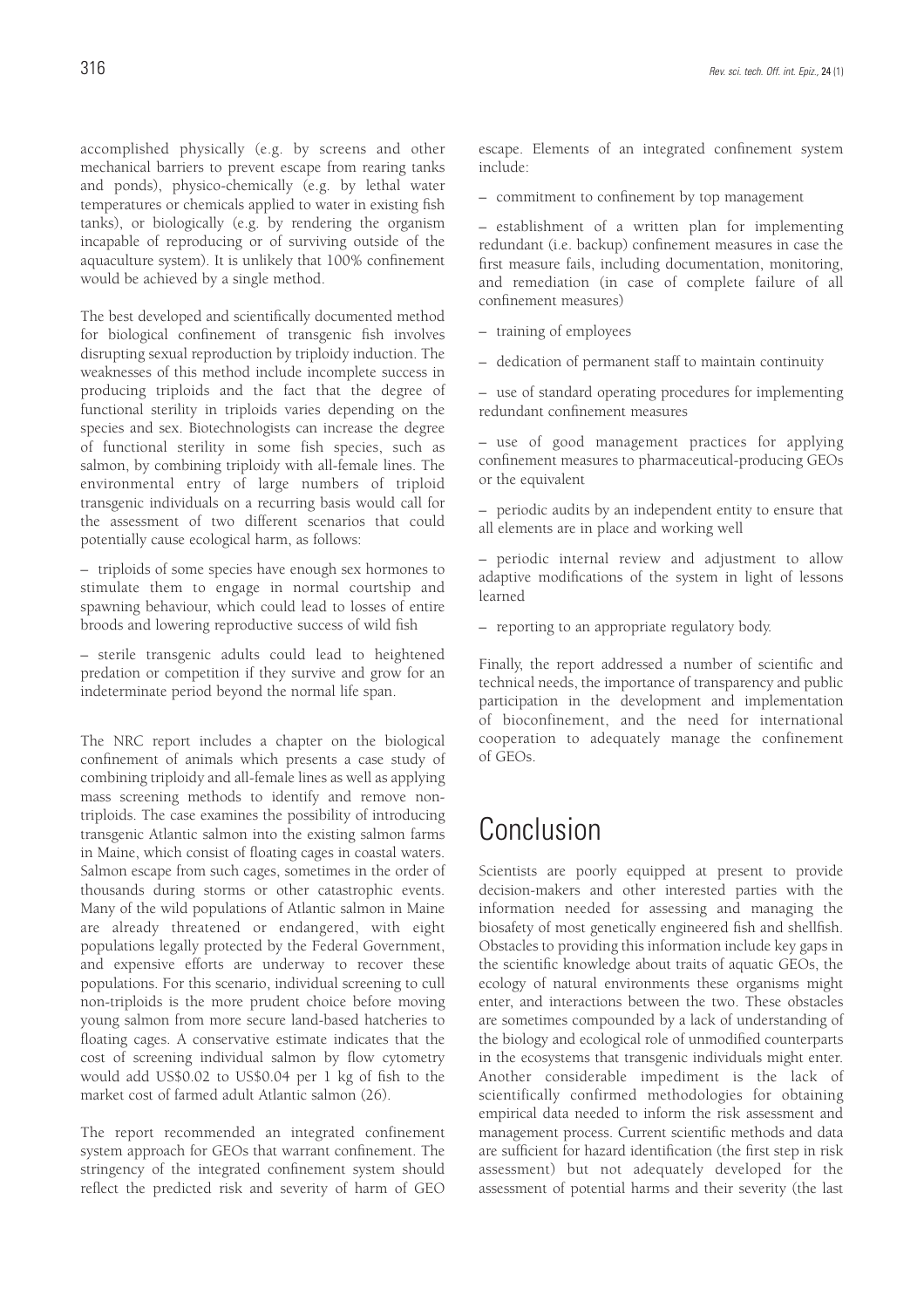step in risk assessment). Risk management of aquatic GEOs is in its infancy, focusing so far on reducing risk by applying a few well-known biological and physical confinement methods. Virtually no work has been undertaken to design feasible and reliable safety monitoring and remedial action plans that could be implemented as part of possible future large-scale uses of transgenic fish or shellfish.

The development of a growing diversity of genetically engineered fish and shellfish is advancing in spite of these existing weaknesses in environmental biosafety science. A transgenic ornamental fish is already on the market; at least one company in the USA is known to be actively seeking commercial approval for growth-enhanced transgenic salmon and perhaps trout; and other labs in Cuba and the People's Republic of China are moving in this direction (Table I). There is thus a clear need to increase national efforts and international cooperation to improve the status of the biosafety science, risk assessment and management of aquatic GEOs. It will be important to prioritise the kinds of weaknesses discussed in this paper and then design and implement cooperative programmes to support research to redress them. Input into this process should come not only from the scientific community but from legitimate representatives of all potentially affected parties (28, 41).

### Acknowledgements

Support for the author's research came in part from a fellowship awarded by the Pew Fellows Program in Marine Conservation, a biotechnology-biodiversity interface grant from the United States Agency for International Development, and the Minnesota Sea Grant College Program supported by the National Oceanic and Atmospheric Administration (NOAA) National Sea Grant Office (NSGO), US Department of Commerce, under grant No. NA03OAR4170048. The US Government is authorised to reproduce and distribute reprints for government purposes, not withstanding any copyright notation that may appear hereon. This paper is journal reprint No. JR 508 of the Minnesota Sea Grant College Program. Portions of this paper are based on the author's presentation at the invitation of the Department of Fisheries and Oceans, Government of Canada, at an Experts Meeting on Assessment of Environmental and Indirect Human Health Effects of Genetically Modified Aquatic Organisms, 30-31 March 2004, Vancouver, Canada. Ozge Goktepe helped with the preparation of Table I and the references.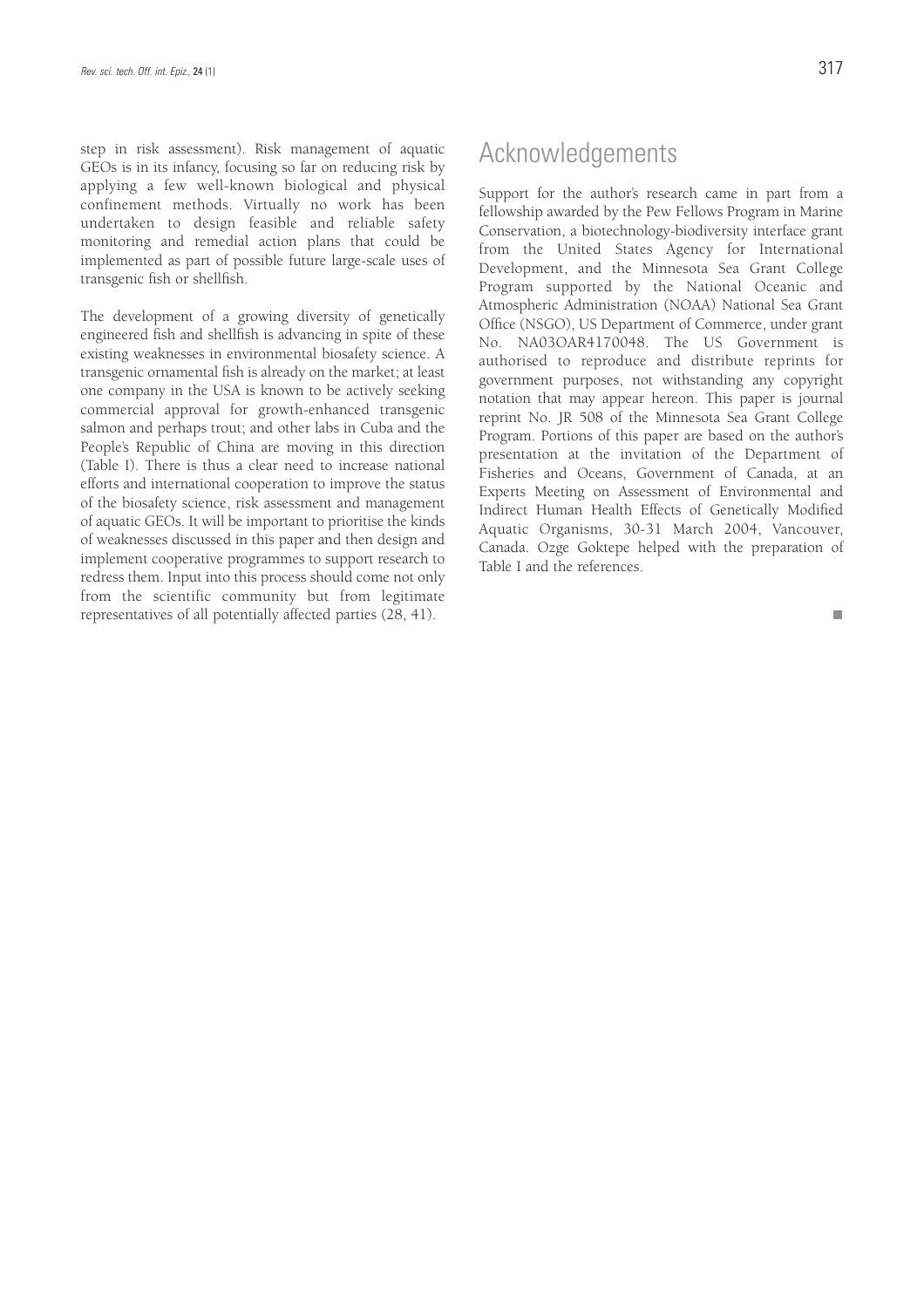## **État actuel des connaissances scientifiques sur la biosécurité environnementale des poissons, crustacés et mollusques transgéniques**

#### A.R. Kapuscinski

#### **Résumé**

Le poisson-zèbre fluorescent a été le premier animal produit par génie génétique à être commercialisé ; de nombreux poissons, mollusques et crustacés trangéniques sont désormais obtenus par les spécialistes des biotechnologies. Les connaissances scientifiques en matière de biosécurité ne permettent pas encore de tirer des conclusions fiables d'un point de vue scientifique et communément admises sur les effets produits par ces animaux sur l'environnement. La science parvient à identifier les dangers posés par la propagation dans l'environnement de poissons, de mollusques ou de crustacés transgéniques, mais les nuisances écologiques potentielles de cette propagation restent difficiles à évaluer. La dispersion dans l'environnement de certains poissons, crustacés ou mollusques transgéniques pourrait constituer un mode indirect d'introduction dans la chaîne alimentaire humaine. La gestion du risque dans le cadre de la science de la biosécurité n'en est qu'à ses débuts et a été jusqu'ici axée sur la première étape du processus de gestion du risque, à savoir la réduction du risque par l'application de quelques méthodes de confinement. Il est crucial d'améliorer les méthodes scientifiques d'évaluation de la sécurité de l'environnement et de collecter les données empiriques permettant d'établir le bien-fondé des mesures de biosécurité et d'élaborer des méthodes efficaces de gestion des poissons, crustacés et mollusques transgéniques. Les chercheurs et les parties potentiellement concernées devront se concerter sur les lacunes qu'il convient de traiter en priorité.

#### **Mots-clés**

Aquaculture – Animal aquatique – Aliment destiné à la consommation humaine – Confinement biologique – Contrôle biologique – Environnement – Espèce invasive – Évaluation du risque – Gestion du risque – Mollusque et crustacé – Nuisance écologique  $-$  Organisme produit par génie génétique – Poisson – Propagation transgénique – Recherche en biosécurité – Science de la biosécurité – Secteur de l'élevage des poissons d'ornement – Système de confinement intégré – Transgénique.

n.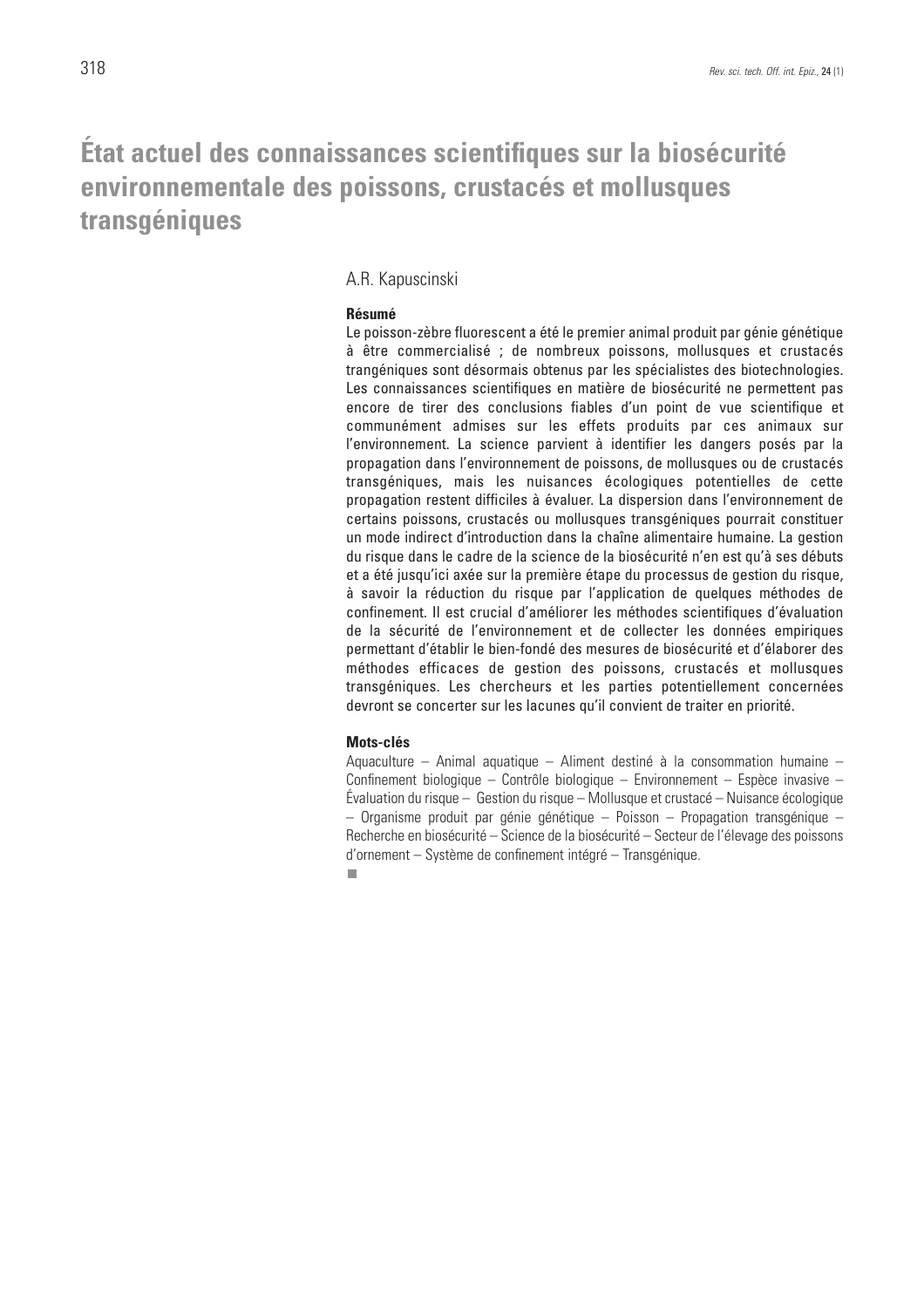## **Estado de los conocimientos científicos sobre el nivel de bioseguridad para el medio ambiente que presentan los peces y crustáceos transgénicos**

#### A.R. Kapuscinski

#### **Resumen**

Tras la primera comercialización de un animal genéticamente modificado (un pez cebra fluorescente), los especialistas en biotecnología están obteniendo un gran número de peces y crustáceos transgénicos. En materia de bioseguridad, la ciencia no está lo bastante avanzada como para poder extraer conclusiones fiables desde el punto de vista científico y comúnmente aceptadas acerca de los efectos que tienen estos animales sobre el medio ambiente. La ciencia es capaz de detectar los peligros derivados de la dispersión en el medio natural de peces o crustáceos transgénicos, pero no sabe cómo determinar los posibles perjuicios ecológicos que ello acarrearía. La dispersión en el medio de ciertos peces o crustáceos transgénicos podría constituir una vía indirecta de entrada en el aprovisionamiento alimentario del hombre. La rama de la ciencia que trata de la bioseguridad apenas empieza a ocuparse de la gestión de riesgos, y hasta ahora se ha concentrado en la primera etapa del proceso, a saber, la reducción de riesgos mediante unos pocos métodos de confinamiento. Es imperativo mejorar los métodos científicos de evaluación de la inocuidad para el medio ambiente, y también reunir datos empíricos que justifiquen las medidas de bioseguridad y que ayuden a elaborar procedimientos eficaces de gestión de los peces y crustáceos transgénicos. Los científicos y las eventuales partes afectadas deberían definir conjuntamente el orden de prioridades en que deben abordarse las incógnitas científicas en este terreno.

#### **Palabras clave**

Acuicultura – Alimento de consumo humano – Animal acuático – Ciencia de la bioseguridad – Confinamiento biológico – Control biológico – Crustáceo – Determinación del riesgo – Diseminación de transgenes – Especie invasiva – Gestión del riesgo – Industria de peces ornamentales – Investigación en bioseguridad – Medio ambiente – Organismo genéticamente modificado – Pez – Perjuicio ecológico – Sistema integrado de confinamiento – Transgénico.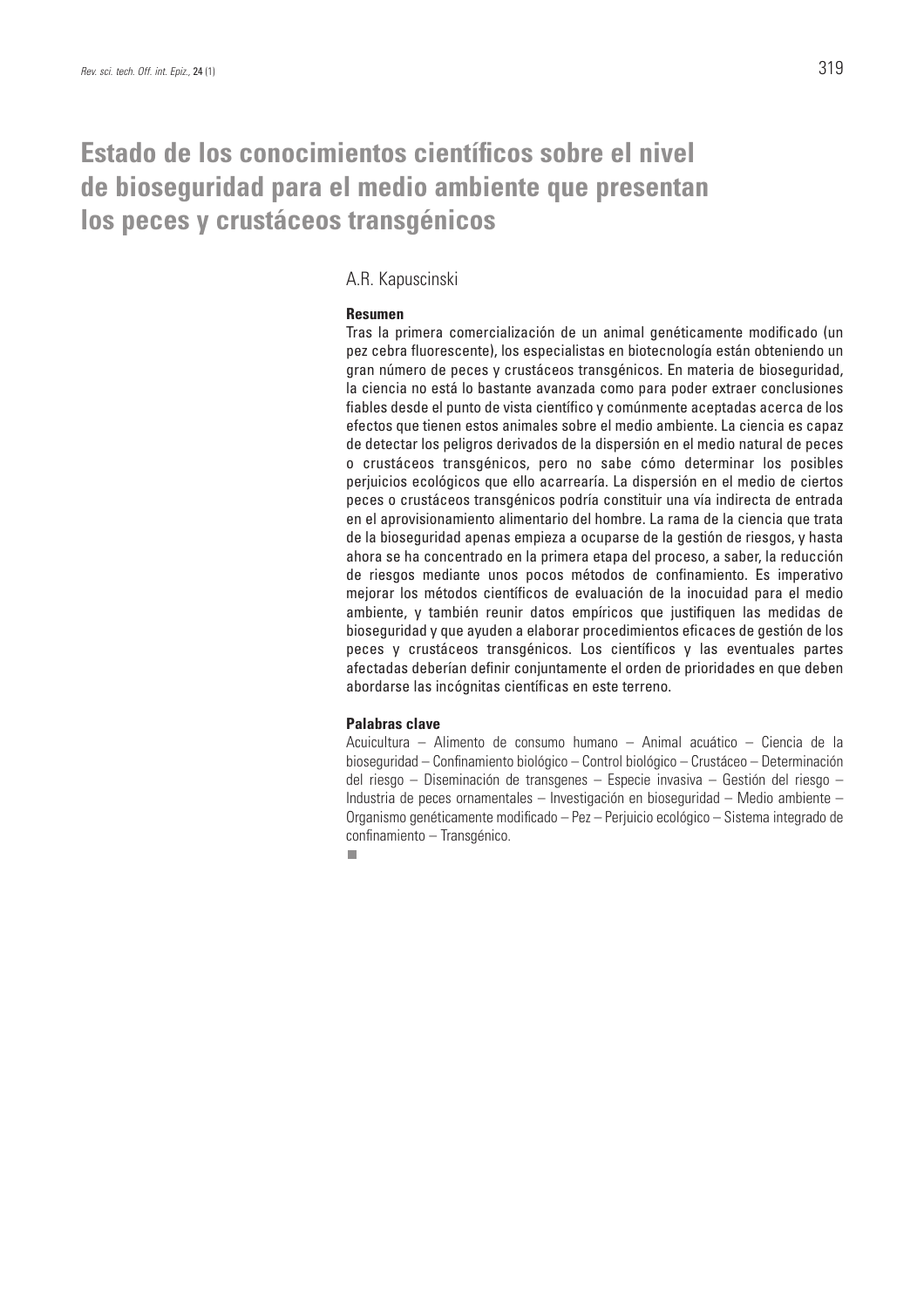- 1. Agricultural Biotechnology Research Advisory Committee (ABRAC) (1995). – Performance standards for safely conducting research with genetically modified fish and shellfish. Parts I and II. Document Nos 95-04 and 95-05. United States Department of Agriculture, Office of Agricultural Biotechnology, Washington, DC. Website: www.isb.vt.edu/perfstands/psmain.cfm (accessed on 27 November 2004).
- 2. Aldrich M. (1997). Safety first: technology, labor and business in the building of American worker safety 1870-1939. The John Hopkins University Press, Baltimore, 415 pp.
- 3. Amendola A. (2001). Recent paradigms for risk-informed decision making. *Safety Sci.*, **40**, 17-30.
- 4. Apostolakis G.E. (2004). How useful is quantitative risk assessment? *Risk Analysis*, **24** (3), 515-520.
- 5. Aquagene L.L.C. (2003). Company homepage. Website: http://www.aquagene.com/ (accessed on 23 February 2003).
- 6. Burgman M. (2005). Risks and decisions for conservation and environmental management. Cambridge University Press, Cambridge, 464 pp.
- 7. Burns J.C. & Chen T.T. (1999). Pantropic retroviral vectors for gene transfer in mollusks. Patent No. 5,969,211. United States Patent and Trademark Office, Alexandria, VA.
- 8. Capalbo D.M.F., Simon M.F., Nodari R.O., Valle S., dos Santos R.F., Sampaio M.J.A., Coradin L., de Oliveira Duarte J., Miranda J.E., Assad A.L., Farias Dias E.P.F., Quyen L.Q., Underwood E. & Nelson K.C. (2005). – Problem formulation and options assessment (PFOA) in Brazil: BT cotton case study. *In* Environmental risk assessment of genetically modified organisms, Vol. 2. A case study of BT cotton in Brazil (D. Andow & A. Hilbeck, eds). CABI Publishing, Wallingford (in press).
- 9. Cook J.T., McNiven M.A., Richardson G.F. & Sutterlin A.M. (2000). – Growth rate, body composition and feed digestibility/conversion of growth-enhanced transgenic Atlantic salmon (*Salmo salar*). *Aquaculture*, **188** (1), 15-32.
- 10. De Gaudemar B. (1998). Sexual selection and breeding patterns: insights from salmonids (salmonidae). *Acta Biotheoretica*, **46** (3), 235-251.
- 11. Devlin R.H., Yesaki T.Y., Biagi C.A., Donaldson E.M. & Chan W.K. (1994). – Production and breeding of transgenic salmon. *In* Proc. 5th World Congress on genetics applied to livestock production, Vol. 19 (C. Smith, J.S. Gavora, B. Benkel, J. Chesnais, W. Fairfull, J.P. Gibson, B.W. Kennedy & E.B. Burnside, eds). University of Guelph, Guelph, Ontario, 372-378.
- 12. Devlin R.H., Biagi C.A., Yesaki T.Y., Smailus D.E. & Byatt J.C. (2001). – Growth of domesticated transgenic fish. *Nature*, **409**, 781-782.
- 13. Devlin R.H., D'Andrade M., Uh M. & Biagi C.A. (2004). Population effects of growth hormone transgenic coho salmon depend on food availability and genotype by environment interactions. *Proc. natl Acad. Sci. USA*, **101** (25), 9303-9308.
- 14. Dunham R.A., Warr G.W., Nichols A., Duncan P.L., Argue B., Middleton D. & Kucuktas H. (2002). – Enhanced bacterial disease resistance of transgenic channel catfish *Ictalurus punctatus* possessing cecropin genes. *Mar. Biotechnol.*, **4** (3), 338-344.
- 15. Food and Agriculture Organization (FAO)/World Health Organization (2004). – FAO/WHO expert consultation on the safety assessment of foods derived from genetically modified animals including fish, 17- 21 November 2003, Rome. FAO, Rome. Website: http:// www.who.int/foodsafety/biotech/meetings/ec\_nov2003/en/ (accessed on 24 November 2004).
- 16. Food and Drug Administration (FDA) (2003). FDA statement regarding glofish, 9 December. Website: http://www.fda.gov/bbs/topics/NEWS/2003/NEW00994. html (accessed on 10 December 2003).
- 17. Fleming I.A. (1996). Reproductive strategies of Atlantic salmon: ecology and evolution. *Rev. Fish Biol. Fish.*, **6**, 379-416.
- 18. Fleming I.A. (1998). Pattern and variability in the breeding system of Atlantic salmon (*Salmo salar*), with comparisons to other salmonids. *Can. J. Fish. aquat. Sci.*, **55** (Suppl. 1), 59-76.
- 19. Folke C., Carpenter S., Elmqvist T., Gunderson L., Holling C.C., Walker B., Bengtsson J., Berkes F., Colding J., Darnell K., Falkenmark M., Gordon L., Kasperson R., Kautsky N., Kinzig A., Levin S., Maler K.-G., Moberg F., Ohlsson L., Olsson P., Ostrom E., Reid W., Rockstrom J., Savenije H. & Svedin U. (2002). – Resilience and sustainable development: building adaptive capacity in a world of transformations. International Council for Science (ICSU) Series on Science for Sustainable Development, No. 3. ICSU, Paris. Website: http://www.icsu.org/Gestion/img/ ICSU\_DOC\_DOWNLOAD/64\_DD\_FILE\_Vol3.pdf (accessed on 14 March 2004).
- 20. Gong Z. (2003). Letter to Mr Alan Blake, CEO, Yorktown Technologies, 20th September 2003. Website: www.glofish.com/science/Gong%20Analysis%20of%20Fluor escent%20Zebra%20Fish.pdf (accessed on 25 November 2003).
- 21. Gong Z., Wan H., Tay T.L., Wang H., Chen M. & Yan T. (2003). – Development of transgenic fish for ornamental and bioreactor by strong expression of fluorescent proteins in the skeletal muscle. *Biochem. biophys. Res. Commun.*, **308** (1), 58-63.
- 22. Gunderson L.H., Holling C.S. & Light S.S. (eds) (1995). Barriers and bridges to the renewal of ecosystems and institutions. Columbia University Press, New York, 593 pp.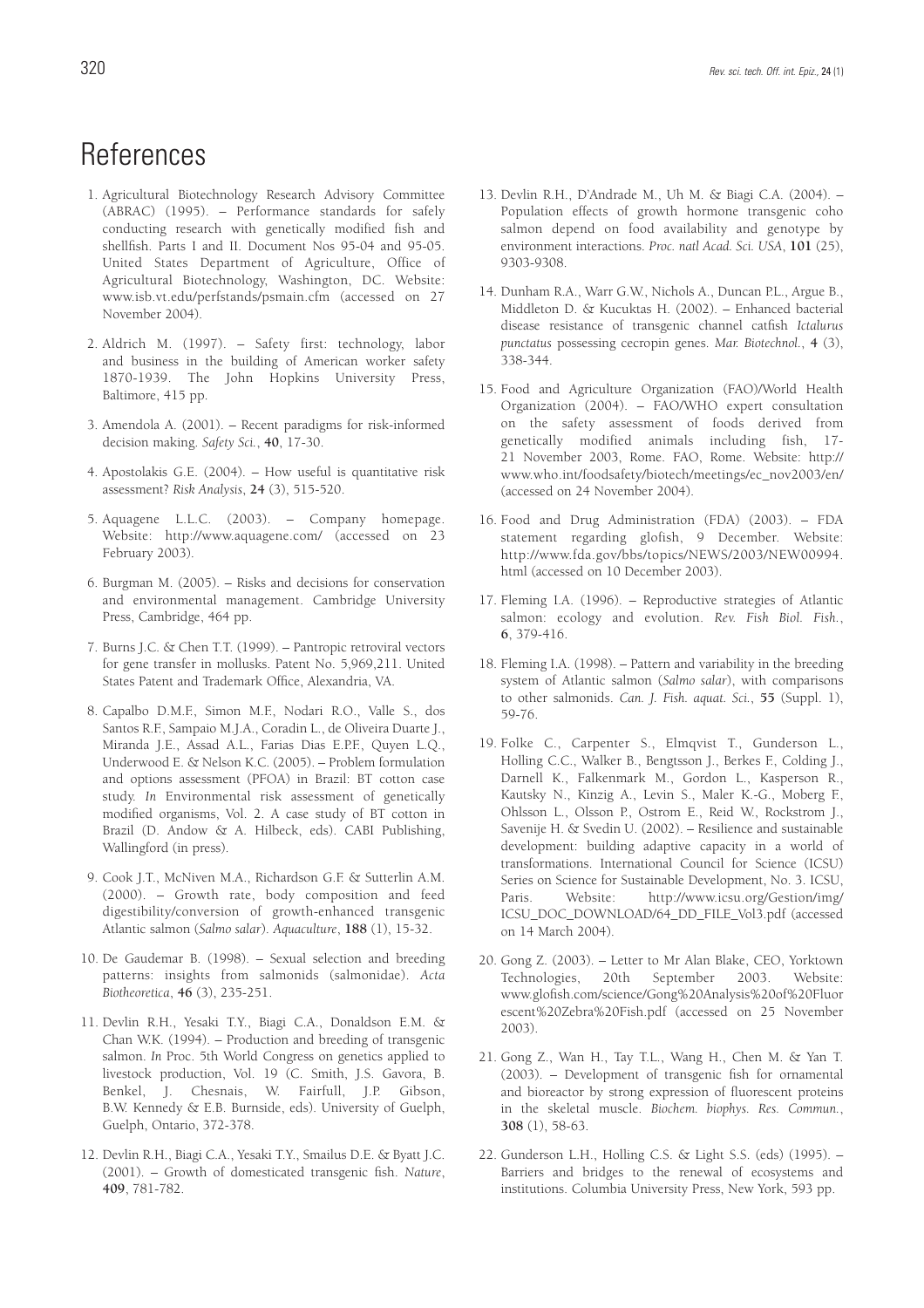- 23. Hallerman E.M. (2002). ISB workshop suggests strengthening and broadening of net fitness model. ISB News Report, 1-4 August. Website: www.isb.vt.edu/news/ 2002/Aug02.pdf (accessed on 27 March 2004).
- 24. Hew C.L. & Fletcher G.L. (1996). Transgenic salmonid fish expressing exogenous salmonid growth hormone. Patent No. 5,545,808. United States Patent and Trademark Office, Alexandria, VA.
- 25. Howard R.D., De Woody A. & Muir W.M. (2004). Transgenic male mating advantage provides opportunity for Trojan gene effect in a fish. *Proc. natl Acad. Sci. USA*, **101** (9), 2934-2938.
- 26. Kapuscinski A.R. (2002). Controversies in designing useful ecological assessments of genetically engineered organisms. *In* Genetically engineered organisms: assessing environmental and human health effects (D. Letourneau & B. Burrows, eds). CRC Press, Boca Raton, 385-415.
- 27. Kapuscinski A.R. (2003). Marine GEOs: products in the pipeline. *Marine Biotechnology Briefs*, **1**, 1-5 and tables and hotlinks. Website: http://www.fw.umn.edu/isees/MarineBrief/ 1/brief1.htm (accessed on 14 March 2005).
- 28. Kapuscinski A.R., Goodman R.M., Hann S.D., Jacobs L.R., Pullins E.E., Johnson C.S., Kinsey J.D., Krall R.L., La Viña A.G.M., Mellon M.G. & Ruttan V.W. (2003). – Making safety first a reality for biotechnology products. *Nat. Biotechnol.*, **21** (6), 599-601. Website: http:// www.fw.umn.edu/ISEES/biotech/SF-NatureBiotechArticle.pdf (accessed on 14 March 2005).
- 29. Krebs C. (2003). Taking action: the role of modeling in informing decision-making. *In* Proc. National Carp Control Workshop, 5-6 March, Canberra (K. Lapidge, ed.). Cooperative Research Centre for Pest Animal Control, Canberra, 32-33.
- 30. Letourneau D. & Burrows B. (eds) (2002). Genetically engineered organisms: assessing environmental and human health effects. CRC Press, Boca Raton, 438 pp.
- 31. Lu J.-K., Chen T.T., Allen S.K., Matsubara T. & Burns J.C. (1996). – Production of transgenic dwarf surfclams, *Mulinia lateralis*, with pantropic retroviral vectors. *Proc. natl Acad. Sci. USA*, **93**, 3482-3486.
- 32. MacDiarmid S.C. & Pharo H.J. (2003). Risk analysis: assessment, management and communication. *In* Veterinary Services: organisation, quality assurance, evaluation. *Rev. sci. tech. Off. int. Epiz.*, **22** (2), 397-408.
- 33. McIntyre G.R. (2000). Patterns of safety thinking. Ashgate Publishing, Aldershot, 148 pp.
- 34. Martinez R., Juncal J., Zaldivar C., Arenal A., Guillen I., Morera V., Carrillo O., Estrada M., Morales A. & Estrada M.P. (2000). – Growth efficiency in transgenic tilapia (*Oreochromis* sp.) carrying a single copy of a homologous cDNA growth hormone. *Biochem. biophys. Res. Commun.*, **267** (1), 466-472.
- 35. Miller L.M., Kapuscinski A.R. & Senanan W. (2004). A biosafety approach to addressing risks posed by aquaculture escapees. *In* Use of genetically improved and alien species for aquaculture and conservation of aquatic biodiversity in Africa, 20-23 February 2002 (M.V. Gupta, D.M. Bartley & B.O. Acosta, eds). WorldFish Center Conference Proceedings 68. WorldFish Center, Penang, 56-65.
- 36. Muir W.M. & Howard R.D. (1999). Possible ecological risks of transgenic organism release when transgenes affect mating success: sexual selection and the Trojan gene hypothesis. *Proc. natl Acad. Sci. USA*, **96** (24), 13853-13856.
- 37. Muir W.M. & Howard R.D. (2001). Fitness components and ecological risk of transgenic release: a model using Japanese medaka (*Oryzias latipes*). *Am. Naturalist*, **158** (1), 1-16.
- 38. Muir W.M. & Howard R.D. (2002). Assessment of possible ecological risks and hazards of transgenic fish with implications for other sexually reproducing organisms. *Transgenic Res.*, **11** (2), 101-104.
- 39. Nam Y.K., Cho H.J., Cho Y.S., Noh J.K., Kim C.G. & Kim D.S. (2001). – Accelerated growth, gigantism and likely sterility in autotransgenic triploid mud loach *Misgurnus mizolepis. J. World Aquacult. Soc.*, **32** (4), 353-363.
- 40. Nam Y.K., Noh J.K., Cho Y.S., Cho H.J., Cho K.-N., Kim C.G. & Kim D.S. (2001). – Dramatically accelerated growth and extraordinary gigantism of transgenic mud loach *Misgurnus mizolepis*. *Transgenic Res.*, **10** (4), 353-362.
- 41. National Research Council (NRC) (1996). Understanding risk: informing decisions in a democratic society (P.C. Stern & H.V. Fineberg, eds). National Academies Press, Washington, DC, 261 pp.
- 42. National Research Council (NRC) (2002). Animal biotechnology: science-based concerns. National Academies Press, Washington, DC, 199 pp.
- 43. National Research Council (NRC) (2004). Atlantic salmon in Maine. National Academies Press, Washington, DC, 307 pp.
- 44. National Research Council (NRC) (2004). Biological confinement of genetically engineered organisms. National Academies Press, Washington, DC, 273 pp.
- 45. Nelson K.C., Kibata G., Lutta M., Okuro J.O., Muyekho F., Odindo M., Ely A. & Waquil M.J. (2004). – Problem formulation and options assessment (PFOA) for transgenic organisms: the Kenya case study. *In* Environmental risk assessment of genetically modified organisms, Vol. 1. A case study of Bt maize in Kenya (A. Hilbeck & D. Andow, eds). CABI Publishing, Wallingford, 57-82.
- 46. Olden J.D., LeRoy Poff N., Douglas M.R., Douglas M.E. & Fausch K.D. (2004). – Ecological and evolutionary consequences of biotic homogenization. *Trends Ecol. Evol.*, **19** (1), 18-24.